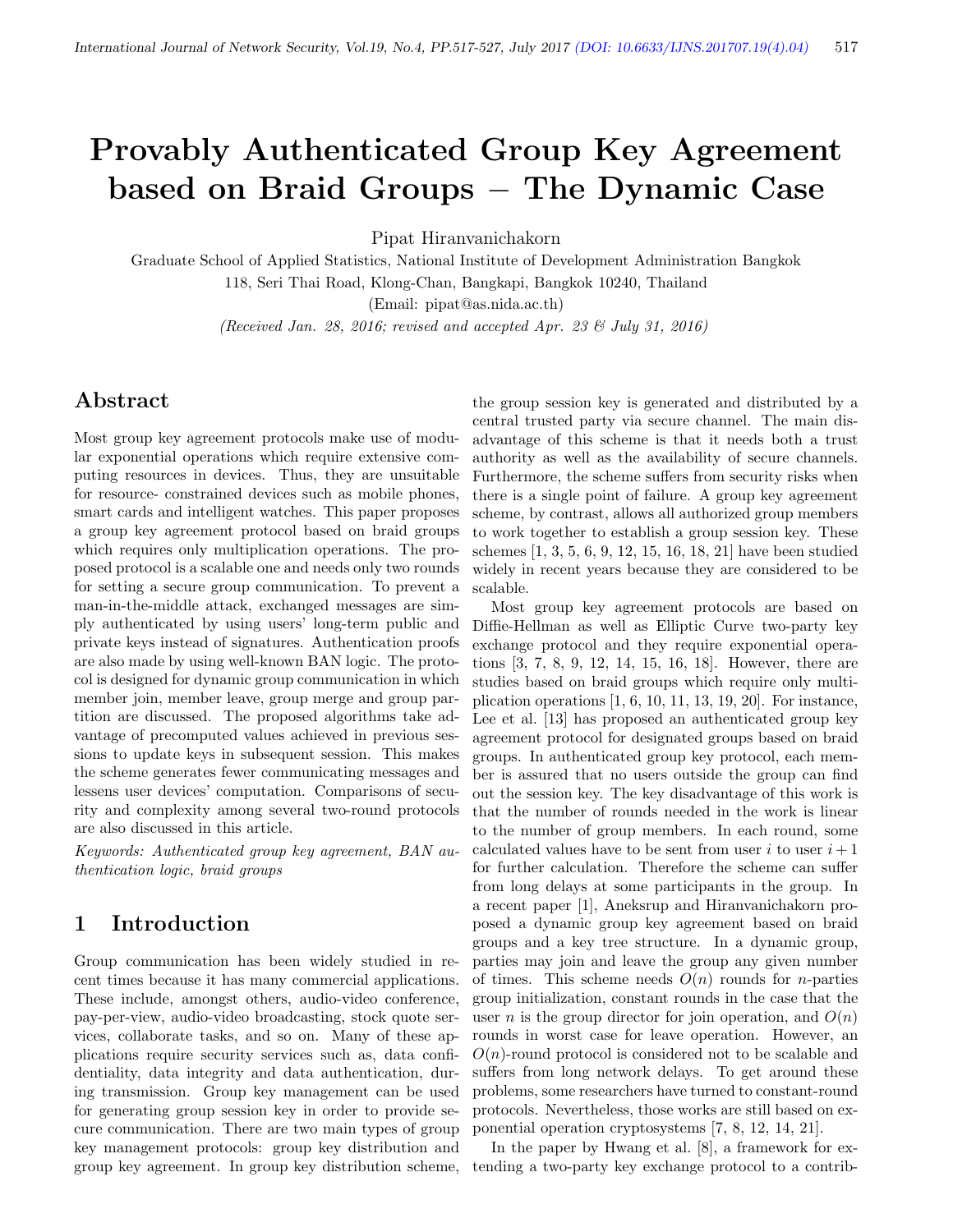utory group key one has been proposed by using a ring structure of participants. Hwang et al. applied their work to Diffie-Hellman key exchange, resulting in a two-round group key agreement protocol. However, Lee et al. [14] pointed out that Hwang et al.'s scheme has some flaws when applied to a dynamic group. Lee et al. also introduced an improvement to the algorithm to get rid of the flaws. Nonetheless, it can be shown in this paper that Lee et al.'s algorithm as well as several ring-structure protocols still suffer some flaws when they are applied in dynamic environment.

In this paper, an authenticated group key agreement protocol using braid group cryptography is proposed. The proposed protocol needs only two rounds and uses a ring structure of participants. Authentication between communicating users can be simply done by using users' longterm private and public keys instead of digital signature scheme. The protocol is a dynamic case in which member join, member leave, group merge and group partition are discussed. In the protocol, precomputed values in previous sessions are used for updating session keys in subsequent session. This can generate fewer exchanged messages and lessen users' computation than previously proposed protocols. In addition, an authentication proof using BAN authentication logic [4, 17] is given in this article. The proof for the proposed group key agreement is different from the authentication proof given in Lee et al [14]. Security and performance analysis of the proposed protocol are also discussed. Finally, comparisons among ring-structure protocols are illustrated.

The rest of this paper is organized as follows. Section 2 provides some preliminaries of braid group cryptography. A provably authenticated key exchange protocol based on braid groups is described in Section 3. In Section 4, some reviews of previous group key agreement protocols and their security analysis are given. The proposed authenticated group key agreement protocol for dynamic group is described in Section 5. Section 6 offers a security analysis of the proposed protocol showing the authentication proof. In Section 7, security analysis of the protocol against some well-known attacks and some comparisons among ring-structure protocols are provided. The conclusion is given in Section 8.

# 2 Preliminaries

This section gives a brief description of braid groups, some hard problems in braid groups as well as a well-known key exchange protocol proposed by Ko et al. [11]. For more information on braid groups, please refer to papers [2, 10, 11].

The *n*-braid group  $B_n$  is the group generated by generators  $\sigma_1, \cdots, \sigma_{n-1}$  with the relations,

- 1)  $\sigma_i \sigma_j \sigma_i = \sigma_j \sigma_i \sigma_j$  where  $|i j| = 1$ , e.g.  $\sigma_3 \sigma_2 \sigma_3 =$  $\sigma_2\sigma_3\sigma_2$ ;
- 2)  $\sigma_i \sigma_j = \sigma_j \sigma_i$  where  $|i j| \geqslant 2$ , e.g.  $\sigma_5 \sigma_3 = \sigma_3 \sigma_5$ .

Each element of the group  $B_n$  is called an *n*-braid. There are a number of mathematically hard problems in braid groups, one of the most famous of which is the Generalized Conjugacy Search Problem (GCSP). GCSP states that two braids  $x$  and  $y$  are conjugate if there exists a braid a such that  $y = axa^{-1}$ , where  $a^{-1}$  is the inverse of a. For  $m < n$ ,  $B_m$  which is a subgroup of  $B_n$  generated by  $\sigma_1, \cdots, \sigma_{m-1}$ , the hardness of GCSP is as follows.

- Given  $(x, y) \in B_n \times B_n$  such that  $y = bxb^{-1}$  for some  $b \in B_m$ ,  $m \leq n$ .
- The objective is to find  $a \in B_m$  such that  $y = axa^{-1}$ .

It is considered to be the case that, for sufficiently large braids, it is easy to compute  $y$  from  $b$  and  $x$ . However, exponential time is needed to compute  $a$ , even when  $y$ and x are known.

In paper [11], Ko et al. has also stated that for  $a, b$  $\in B_n$ , it is hard to guess a or b from ab.

GCSP is applied in several cryptographic protocols [1, 6, 10, 11, 13, 19, 20]. There are also several attempts to solve GCSP in braid groups. In a paper [10], Ko et al. has stated that the attacks on braid cryptosystems were successful because the current ways of random key generation almost always result in weaker instances of the conjugacy problem. They then proposed several ways of generating secure keys for braid cryptography.

#### 2.1 Ko-Lee Key Agreement Protocol

Ko et al. has proposed a well-known key agreement protocol based on GCSP. The protocol includes the following steps.

- 1) Preparation step: When  $A($ lice) and  $B($ ob) want to establish a shared key, an appropriate pair of integers  $(l, r)$  and a sufficiently complicated  $(l + r)$  braid  $x \in$  $B_{l+r}$  are selected and published as system parameters.
- 2) Key agreement implementation:
	- (a) A chooses a random secret braid  $a \in LB_l$ , where  $LB_l$  is a subgroup of  $B_{l+r}$  and generated by  $\sigma_1$ ,  $\cdots$ ,  $\sigma_{l-1}$ . A then sends  $y_1 = axa^{-1}$  to B. The braid  $y_1$  is considered to be  $A$ 's public key.
	- (b) B chooses a random secret braid  $b \in LB_r$  where  $LB<sub>r</sub>$  is a subgroup of  $B<sub>l+r</sub>$  and generated by  $\sigma<sub>l+1</sub>$ ,  $\cdots$ ,  $\sigma_{l+r-1}$ . *B* then sends  $y_2 = bxb^{-1}$  to *A*. The braid  $y_2$  is also considered to be  $B'$ s public key. By the commutative property of braid groups, we have  $ab = ba$ .
	- (c) Upon receiving  $y_2$ , A computes the shared key,  $k_{AB} = ay_2a^{-1} = abxb^{-1}a^{-1}.$
	- (d) B can also compute  $k_{AB} = by_1b^{-1} =$  $baxa^{-1}b^{-1} = abxb^{-1}a^{-1}.$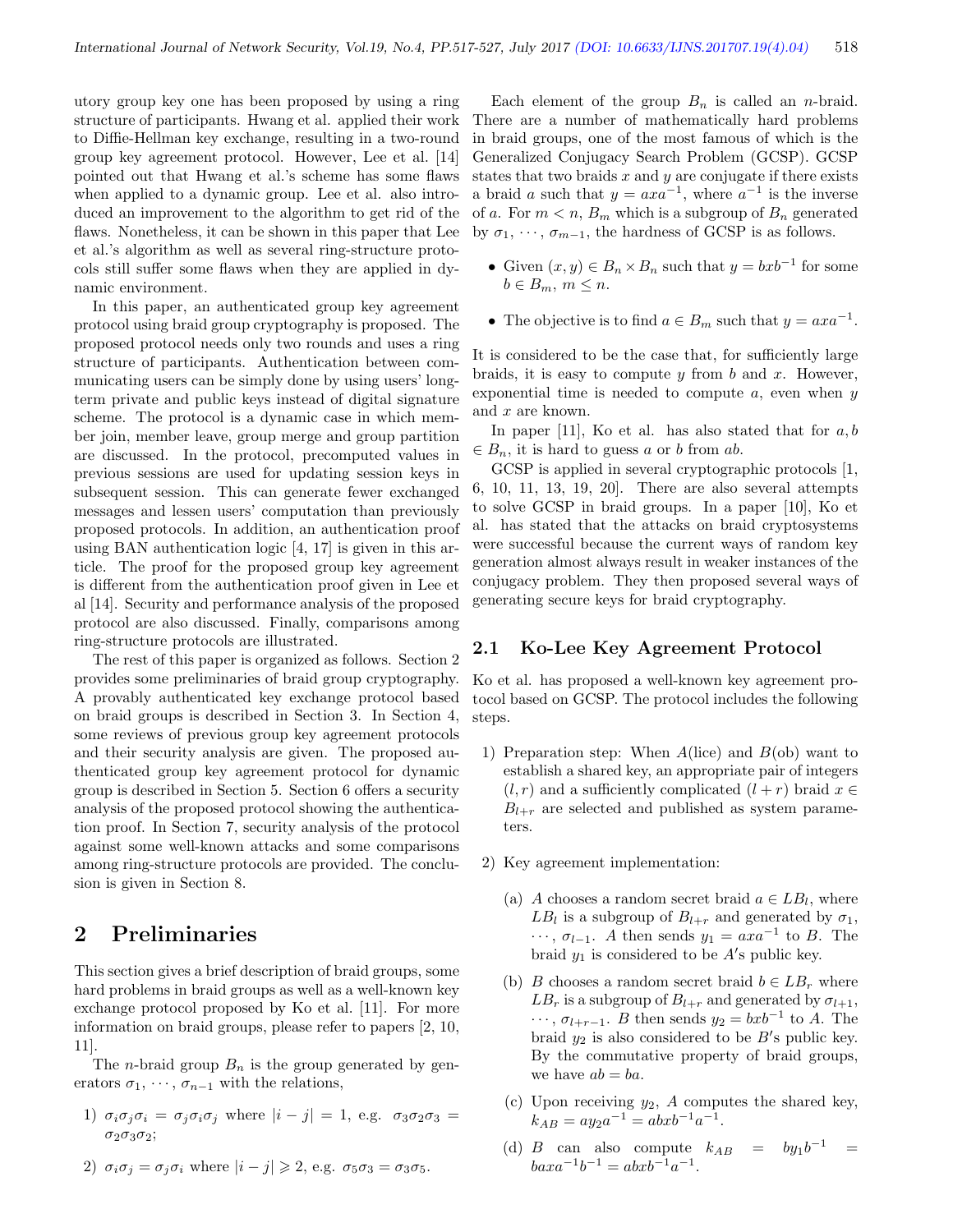In the above scheme, even if  $E(\text{ve})$  sees the message  $axa^{-1}$  (and  $bxb^{-1}$ ), she needs exponential time to compute  $a$  (and  $b$ ). Therefore, it is very hard for her to find out the shared key.

# 3 Provably Authenticated Key Exchange Protocol

As the public keys of A and B described in Subsection 2.1 are not authenticated, the key exchange scheme is vulnerable to man-in-the-middle attack. If  $E$ (ve) substitutes  $A$  $($ or  $B$  $)$ 's public key with her public key, then the protocol fails.

This section describes an authenticated key exchange protocol in which each party's public key is authenticated and sent to the other party. By using the authenticated public key, a secure scheme for key exchange can be obtained. This proposed protocol is based on the scheme described in paper [13]. A formal proof of the correctness of the proposed scheme based on BAN authentication logic [4] is also given here. The notations used in this protocol are listed in Table 1.

Table 1: Notations

| Notations                        | Description                                        |
|----------------------------------|----------------------------------------------------|
| $x \in B_{l+r}$                  | A sufficiently complicated $(l + r)$ -             |
|                                  | braid:                                             |
| $\alpha_A \in LB_l$              | A long-term private key of $A$ , where             |
|                                  | $LB_l$ is a sub group of $B_{l+r}$ and gen-        |
|                                  | erated by $\sigma_1, \cdots, \sigma_{l-1}$ ;       |
| $\alpha_R \in LB_r$              | A long-term private key of $B$ , where             |
|                                  | $LBr$ is a sub group of $Bl+r$ and gen-            |
|                                  | erated by $\sigma_{l+1}, \cdots, \sigma_{l+r-1}$ ; |
| $P_A = \alpha_A x \alpha_A^{-1}$ | A long-term public key of $A$ ;                    |
| $P_B = \alpha_B x \alpha_B^{-1}$ | A long-term public key of $B$ ;                    |
| $\beta_A \in LB_l$               | A session private key of $A$ ;                     |
| $\beta_B \in LB_r$               | A session private key of $B$ ;                     |
| $p_A = \beta_A x \beta_A^{-1}$   | A session public key of $A$ ;                      |
| $p_B = \beta_B x \beta_B^{-1}$   | A session public key of $B$ ;                      |
| $K_{AB}$                         | A long-term common secret shared                   |
|                                  | by $A$ and $B$ ;                                   |
| $k_{AB}$                         | A shared session key of $A$ and $B$ .              |

The steps of the protocol are as follows.

(a) A uses  $\alpha_A$  and  $P_B$  to compute

$$
K_{AB} = \alpha_A P_B \alpha_A^{-1}
$$
  
=  $\alpha_A \alpha_B x \alpha_B^{-1} \alpha_A^{-1}$ .

(b) *B* uses  $\alpha_B$  and  $P_A$  to compute

$$
K_{AB} = \alpha_B \ P_A \ \alpha_B^{-1}
$$
  
=  $\alpha_B \ \alpha_A \ x \ \alpha_A^{-1} \ \alpha_B^{-1}$ .  
=  $\alpha_A \ \alpha_B \ x \ \alpha_B^{-1} \ \alpha_A^{-1}$ .

- (c)  $A$  computes authenticated public key  $Ap_A$  $K_{AB}(\beta_A x \beta_A^{-1}) K_{AB}^{-1}$  and sends it to B.
- (d) Upon receiving  $Ap_A$ , B uses  $K_{AB}$  which he has computed in step (b) to get  $p_A = \beta_A x \beta_A^{-1}$ . B can then compute the shared session key  $k_{AB}$  =  $\beta_B \beta_A x \beta_A^{-1} \beta_B^{-1} = \beta_A \beta_B x \beta_B^{-1} \beta_A^{-1}.$
- (e) In a similar way to Steps (c) and (d), when A receives  $Ap_B = K_{AB} (\beta_B x \beta_B^{-1}) K_{AB}^{-1}$  from B, she can also compute the shared session key,  $k_{AB} = \beta_A \beta_B x \beta_B^{-1} \beta_A^{-1}$ .

According to the described scheme,  $E$ (ve) may intercept both  $Ap_A$  and  $Ap_B$  but she can substitute neither  $p_A$ nor  $p_B$  with her public key because she does not know  $K_{AB}$ . Therefore, the proposed scheme is considered to be immune to man-in-the-middle attack.

#### 3.1 Proof of Authenticated Public Key

In the authenticated two-party key exchange scheme described above, each user has to believe the session public key received from the other party. Therefore, a proof of authenticated public key, which  $B$  has received from  $A$ , is done using BAN logic [4]. The notations used in this paper follow those of BAN logic.

In the above protocol, A sends an authenticated public key to B, i.e.  $A \rightarrow B : K_{AB}(p_A)K_{AB}^{-1}$ . The message can be transformed into the idealized form as  $A \rightarrow B$ :  $\{p_A\}_{K_{AB}}$ .

The goal is to prove that  $B$  believes  $p_A$ . To analyze the protocol, the following assumptions are made. B believes  $A \stackrel{K_{AB}}{\rightleftarrows} B$ , *B* believes fresh  $(p_A)$ , *B* believes *A* controls  $(p_A)$ . The steps of the proof are as follows:

- 1) B believes  $A \stackrel{K_{AB}}{\rightleftharpoons} B$  and B sees  $\{p_A\}_{K_{AB}}$ , then B believes  $A$  said  $p_A$ .
- 2) B believes fresh  $(p_A)$  and B believes A said  $p_A$ , then B believes A believes  $p_A$ .
- 3) B believes A controls  $p_A$  and B believes A believes  $p_A$ , then B believes  $p_A$ .

In the similar way, we can obtain the proof that A also believes  $p_B$ .

# 4 Security Analysis of Some Group Key Agreement Protocols

In the paper [1], an authenticated group key agreement protocol based on braid groups has been proposed. However, the number of rounds needed in the paper is linear to the number of group members. In each round some calculated values have to be sent from user i to user  $i+1$ for further calculation. Therefore, the scheme can suffer from some long delays at some participants in the group.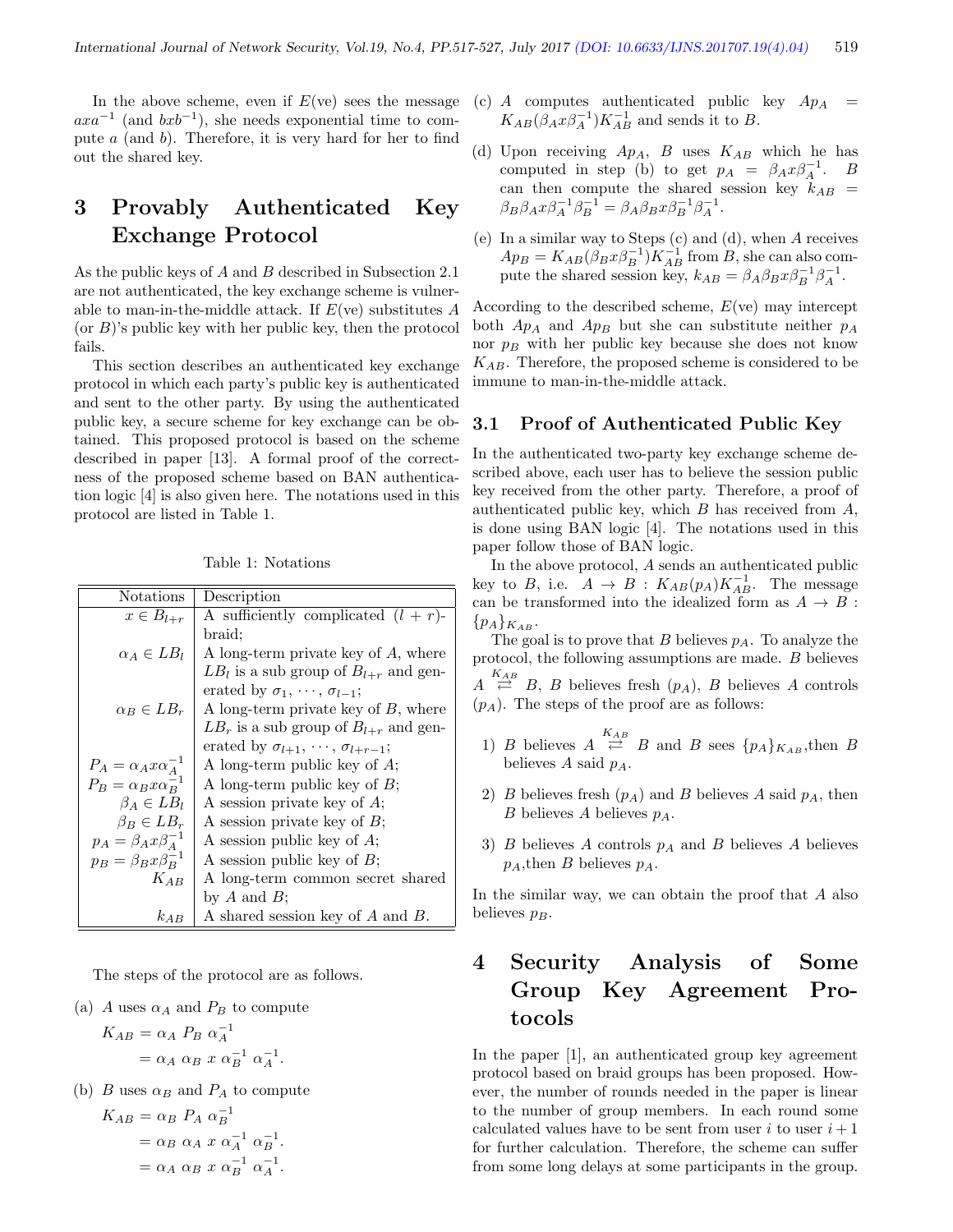In the paper [8], Hwang et al. has proposed a group key exchange scheme which needs only two rounds. The protocol is supposed to be scalable. However, in paper [14], Lee et al. has shown that Hwang et al.'s scheme does not provide forward and backward secrecy in dynamic environment. Lee et al. also gives an improvement of the scheme to remedy the problems.

In the following subsections, a brief description of Lee et al.'s scheme and a demonstration that the scheme does not preserve backward secrecy is given. Here, backward secrecy means that a new member should not be able to decrypt the multicast data sent before his joining, and forward secrecy means that a former member should not be able to decrypt the multicast data sent after his leaving [5]. In addition, security analysis of other two works [7, 12] using ring structure of participants is also discussed.

#### 4.1 Lee et al.'s Scheme

In Lee et al.'s scheme [14], when users  $U_1, \dots, U_i, \dots$ ,  $U_n$  want to establish a secure communication, each member  $U_i$  performs the secure Diffie-Hellman two-party key exchange with his/her neighbors  $U_{i-1}$  and  $U_{i+1}$  and then negotiates the shared keys  $k_{U_{i-1}U_i}$  and  $k_{U_iU_{i+1}}$  as shown in Figure 1. It should be noted that,  $k_{U_n U_1}$  is negotiated by  $U_n$  and  $U_1$ . Each user  $U_i$  then computes a value  $Z_i$  $= k_{U_{i-1}U_i} \oplus k_{U_iU_{i+1}}$  and broadcasts this value to other members. Note that,  $Z_n$  is computed as  $k_{U_{n-1}U_n} \oplus k_{U_nU_1}$ . Upon receiving all  $Z_i$ , where  $j \neq i$  from other members, each user  $U_i$  can compute the other members' shared keys inductively as follows:

$$
k_{U_{i+1}U_{i+2}} = Z_{i+1} \oplus k_{U_iU_{i+1}},
$$
  
\n
$$
k_{U_{i+2}U_{i+3}} = Z_{i+2} \oplus k_{U_{i+1}U_{i+2}},
$$
  
\n
$$
\vdots \qquad \vdots
$$
  
\n
$$
k_{U_nU_1} = Z_n \oplus k_{U_{n-1}U_n},
$$
  
\n
$$
k_{U_1U_2} = Z_1 \oplus k_{U_nU_1},
$$
  
\n
$$
\vdots \qquad \vdots
$$
  
\n
$$
k_{U_{i-2}U_{i-1}} = Z_{i-2} \oplus k_{U_{i-3}U_{i-2}}.
$$

Each user  $U_i$  can then compute group shared key sk as  $sk = H_0 (k_{U_1U_2} + k_{U_2U_3} + \cdots + k_{U_{n-1}U_n} + k_{U_nU_1}),$  where  $H_0()$  is a public one-way hash function from  $\{1,0\}^*$  to  $\{1,0\}^q$ , where q is a security parameter.

The above scheme needs only two rounds to achieve the group shared key. However, when a new member joins the group, the scheme experiences a number of issues. In the protocol, when a new member  $U_{n+1}$  joins the group, he/she has to perform a two-party key exchange with his neighbors  $U_n$  and  $U_1$  to obtain  $k_{U_nU_{n+1}}$ and  $k_{U_{n+1}U_1}$ . Then new  $Z_n$ ,  $Z_{n+1}$  and  $Z_1$  of users  $U_n$ ,  $U_{n+1}$  and  $U_1$  are computed as  $Z_n = k_{U_{n-1}U_n} \oplus k_{U_nU_{n+1}}$ ,  $Z_{n+1} = k_{U_n U_{n+1}} \oplus k_{U_{n+1} U_1}$  and  $Z_1 = k_{U_{n+1} U_1} \oplus k_{U_1 U_2}$ , respectively. All users then broadcast their computed  $\boldsymbol{Z}$ 

 $k_{U_1U_2}, k_{U_2U_3}, \dots, k_{U_{n-1}U_n}, k_{U_nU_{n+1}}, k_{U_{n+1}U_1}$ . Finally each user can compute the new session key as  $sk = H_0$  $(k_{U_1U_2}\otimes k_{U_2U_3}\cdots \otimes k_{U_{n-1}U_n}\otimes k_{U_nU_{n+1}}\otimes k_{U_{n+1}U_1}).$ 

The flaw in this scheme is that a new member can use the calculated  $k_{U_1U_2}$ ,  $k_{U_2U_3}$ ,  $\cdots$ ,  $k_{U_{n-1}U_n}$  which are the same as in the previous session and the value of the previous  $Z_n$  denoted by  $(Z_n)_p$  which he/she saw in the previous session to compute  $k_{U_nU_1} = (Z_n)_p \oplus k_{U_{n-1}U_n}$ of the previous session. Therefore, the new member can compute the shared key in the previous session as well.

A simple way to remedy the flaw is to make each member of the new group start the scheme from the beginning step of two-party key exchange with his/her neighbors when a new member joins the group. This should be done in the same way as the leave protocol described in Lee et al.'s work [14]. However, this can generate a lot of exchanged and broadcast messages in the network. This problem also arises when several groups want to merge together. To prevent such problems, a scheme which generates fewer messages and lessen users' computation is given in Section 5.

#### 4.2 Dutta and Barua' Scheme

In the join algorithm of this scheme [7], a seed  $x = H(sk)$ , where  $sk$  is the group key of n users in the previous session and  $H()$  is a hash function, is used for generating the new group key in the join session. A ring of  $U_1, U_2, U_n$  and a new user  $U_{n+1}$  is formed. In this ring,  $U_1$  uses  $x_1, U_2$  uses x,  $U_n$  uses  $x_n$  and  $U_{n+1}$  uses  $x_{n+1}$  as their private keys to perform key exchange and compute new group key. This scheme is vulnerable to known session key attack because an adversary who knows the group key in the previous session (in the case that he/she calls Function reveal() as described in paper  $[3]$  can compute x and then shared keys between  $U_2$  and his/her neighbors. The adversary can eventually compute the new group key.

In the leave algorithm, the remaining members in the group form a new ring. Only left-right neighbors of the leaving users choose new session private keys, and perform key exchange in order to establish new shared keys. Other members in the ring use their precomputed shared keys obtained in the previous session. These members of the new ring then use their shared keys to compute the new session group key. Since the leaving users also know these precomputed shared keys in the previous session, they can compute the new group key. Thus this scheme cannot preserve forward secrecy.

#### 4.3 Kumar and Tripathi' Scheme

values. Upon receiving all Z values, each user computes  $H(SK \parallel K)$ . Therefore, this scheme is vulnerable to In the join algorithm of this scheme [12], a ring of  $U_1$ ,  $U_n$  and  $U_{n+1}$  is formed to compute a shared key K.  $U_1$ then encrypts  $K$  by using the previous session group key SK and broadcasts the encrypted message to all other members of the old group. Upon receiving this  $K$  valve, all members compute the new group key as  $SK_{new}$  =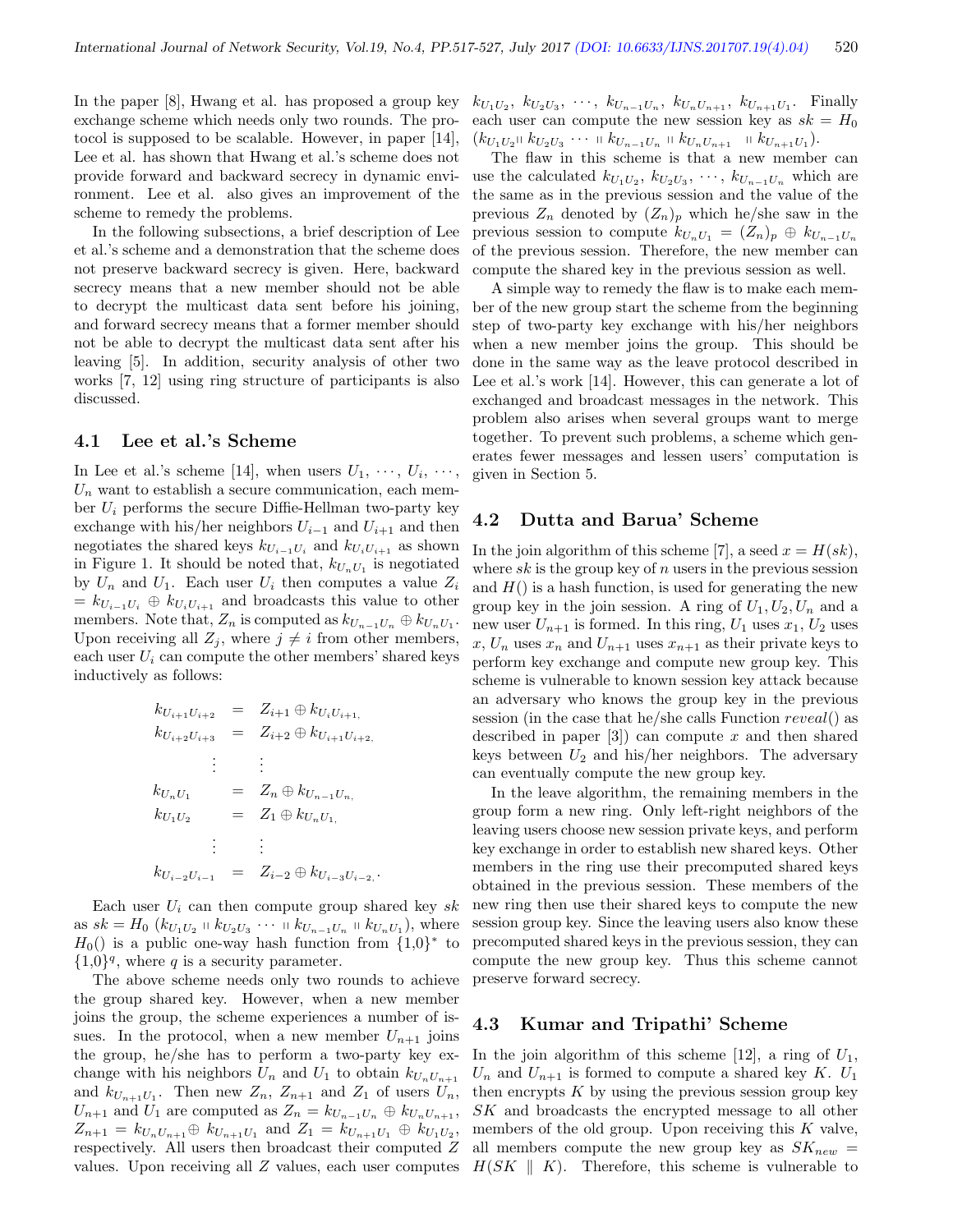

Figure 1: The structure of Lee et al.'s group key agreement

known session key attack because an adversary who knows the group key in the previous session can recover  $K$  and then compute the new group key.

Similarly to Dutta and Barua' leave algorithm, Kumar and Tripathi' one also takes advantage of some users' precomputed shared keys obtained in the previous session to compute the new session group key. Since the leaving users also know these precomputed shared keys in the previous session, they can compute the new group key. Thus this scheme does not preserve forward secrecy.

# 5 Authenticated Group Key Agreement Based on Braid Groups

In this section, the authenticated key exchange scheme described in Section 3 is extended so that it can be used in an authenticated group key agreement.

Suppose there are *n* subgroups  $B_{l_1}, B_{l_2}, \cdots, B_{l_n}$  of *l*-braid group  $B_l$ , where  $l = l_1 + l_2 + \cdots + l_n$ . Let  $U_1 \cdots U_i \cdots U_n$  be *n* users participating in the group communication protocol. Two complicated braids  $x$  and  $x_1$  $\in B_l$  are published as system parameters. A long-term private key of each  $U_i$  is  $\alpha_{U_i} \in B_{l_i}$  and the computed long-term public key is  $P_{U_i} = \alpha_{U_i} x \alpha_{U_i}^{-1}$ .

#### 5.1 Group Initialization

Let  $U_1 \cdots U_i \cdots U_m$ , where  $m \subset n$ , be m users wishing to establish a secure group communication. These users are arranged in a predefined order of a ring. Each user  $U_i$ performs the secure authenticated two-party key exchange with his/her neighbors  $U_{i-1}$  and  $U_{i+1}$ . Note that  $U_m$ performs key exchange with  $U_{m-1}$  and  $U_1$ .

As described in Section 3,  $U_i$  and  $U_{i+1}$  can compute a shared secret  $K_{U_i U_{i+1}} = \alpha_{U_i} \alpha_{U_{i+1}} x \alpha_{U_{i+1}}^{-1} \alpha_{U_i}^{-1}$  by using their long-term private and public keys. The steps of group initialization are as follows.

1)  $U_i$  chooses  $x_{i,i+1} \in B_{l_i} \cup B_{l_{i+1}}$  and session private key  $\beta_{U_i} \in B_{l_i}$ , and computes a session public key  $p_{U_i} =$  $\beta_{U_i} x_{i,i+1} \; \beta_{U_i}^{-1}.$ 

- 2)  $U_i$  sends  $x_{i,i+1}$  and an authenticated public key  $K_{U_iU_{i+1}}$   $x_1$   $(\beta_{U_i}x_{i,i+1} \ \beta_{U_i}^{-1})$   $K_{U_iU_{i+1}}^{-1}$  to  $U_{i+1}$ . It is noted that  $x_1$  is used for making  $K_{U_iU_{i+1}}$   $x_1$  $(\beta_{U_i} x_{i,i+1} \ \beta_{U_i}^{-1}) \ K_{U_i U_{i+1}}^{-1}$  and  $x_1$   $(\beta_{U_i} x_{i,i+1} \ \beta_{U_i}^{-1})$ at the same length in order to be immune to Length−based attack [10].
- 3)  $U_{i+1}$  uses  $x_1$  and the shared secret  $K_{U_iU_{i+1}}$  to verify the message, and then obtains  $U_i$ 's session public key  $\beta_{U_i} x_{i,i+1} \; \beta_{U_i}^{-1}.$
- 4)  $U_{i+1}$  computes the shared key  $k_{U_iU_{i+1}}$  =  $\beta_{U_{i+1}} \beta_{U_i} x_{i,i+1} \beta_{U_i}^{-1} \beta_{U_{i+1}}^{-1}$  by using his/her session private key  $\beta_{U_{i+1}} \in B_{l_{i+1}}$ .
- 5) In the same way as described above,  $U_{i+1}$  sends an authenticated public key  $K_{U_iU_{i+1}} x_1$  ( $\beta_{U_{i+1}} x_{i,i+1}$  $\beta_{U_{i+1}}^{-1}$ )  $K_{U_i U_{i+1}}^{-1}$  to  $U_i$ . Upon receiving  $U_{i+1}$ 's authenticated public key,  $U_i$  can compute the shared key  $k_{U_iU_{i+1}} = \beta_{U_i}\beta_{U_{i+1}}x_{i,i+1}\beta_{U_{i+1}}^{-1}\beta_{U_i}^{-1}$ , since  $\beta_{U_{i+1}}\beta_{U_i} =$  $\beta_{U_i}\beta_{U_{i+1}}$ .
- 6) In the same way,  $U_i$  and  $U_{i-1}$  can also compute the shared key  $k_{U_{i-1}U_i} = \beta_{U_i}\beta_{U_{i-1}}x_{i-1,i}\beta_{U_{i-1}}^{-1}\beta_{U_i}^{-1}$ , where  $x_{i-1,i} \in B_{l_{i-1}} \cup B_{l_i}$ , and  $\beta_{U_{i-1}} \in B_{l_{i-1}}$  is  $U_{i-1}$ 's session private key.
- 7) Each user  $U_i$  computes a value  $Z_{U_i}$  =  $(k_{U_{i-1}U_i})^{-1}k_{U_iU_{i+1}}$  and broadcasts the value to other members. Note that  $Z_{U_m} = (k_{U_{m-1}U_m})^{-1} k_{U_mU_1}$ .
- 8) When each user  $U_i$  obtains all  $Z_{U_j}$ , where  $1 \leq j \leq$ m and  $j \neq i$ , from other members, he/she checks whether the received  $Z_{U_i}$  values come from the existing group members by computing

$$
Z_0 = Z_{U_1} Z_{U_2} \cdots Z_{U_m}
$$
  
=  $(k_{U_m U_1})^{-1} k_{U_1 U_2} (k_{U_1 U_2})^{-1} k_{U_2 U_3} \cdots$   
 $(k_{U_{m-2} U_{m-1}})^{-1} k_{U_{m-1} U_m} (k_{U_{m-1} U_m})^{-1} k_{U_m U_1}.$ 

If all  $Z_{U_j}$  come from the existing group members, then the value  $Z_0$  is equal to the identity braid. When a user finds out that  $Z_0$  is not the identity braid, he/ she will broadcast an error message. Upon receiving the error message, each user halts the scheme.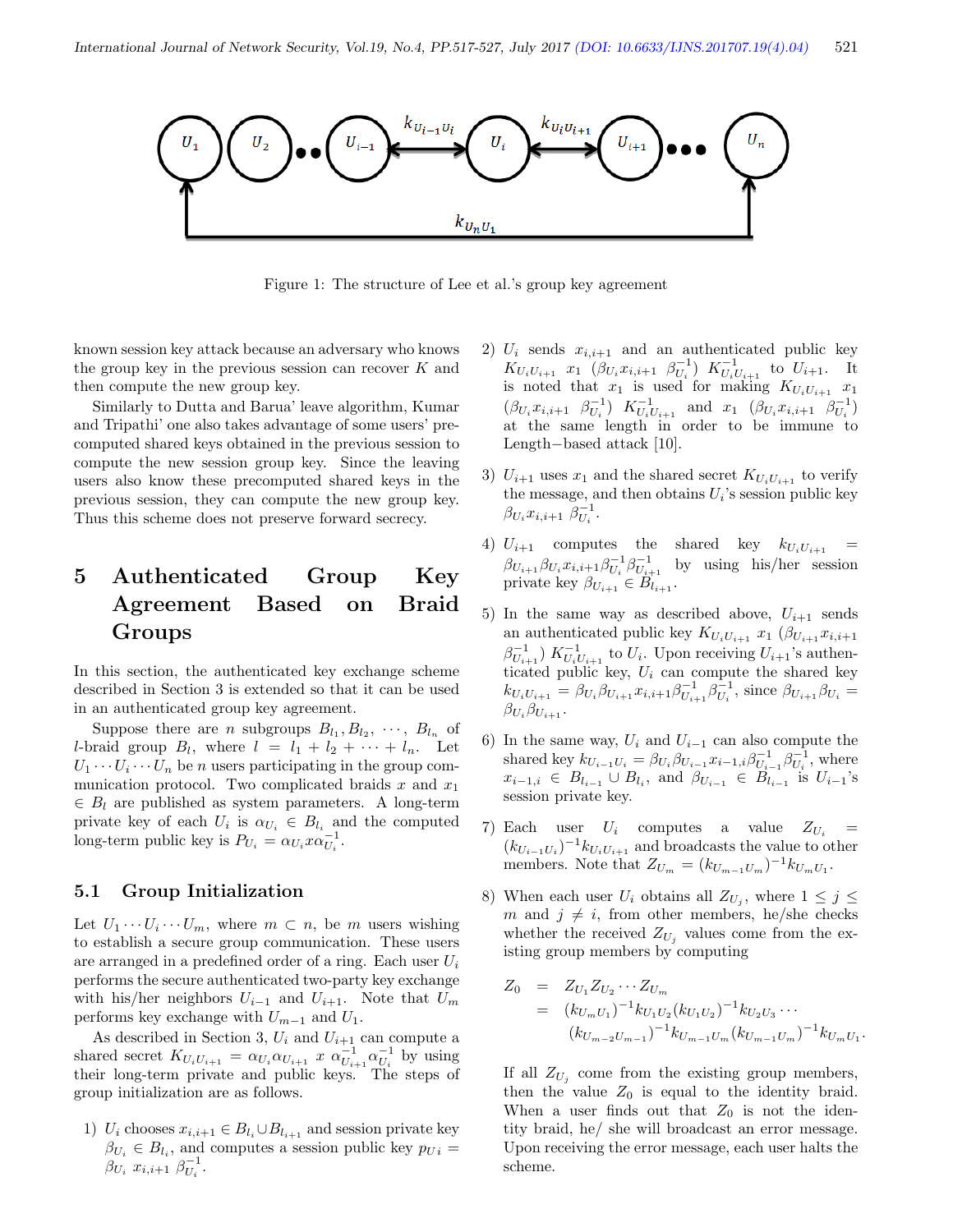9) If  $Z_0$  is the identity braid, each user  $U_i$  which has  $k_{U_{i-1}U_i}$  and  $k_{U_iU_{i+1}}$ , begins to compute the shared keys of other members as follows:

$$
k_{U_{i+1}U_{i+2}} = k_{U_iU_{i+1}} Z_{U_{i+1}}
$$
  
\n
$$
= k_{U_iU_{i+1}} (k_{U_iU_{i+1}})^{-1} k_{U_{i+1}U_{i+2}}
$$
  
\n
$$
k_{U_{i+2}U_{i+3}} = k_{U_{i+1}U_{i+2}} Z_{U_{i+2}}
$$
  
\n
$$
= k_{U_{i+1}U_{i+2}} (k_{U_{i+1}U_{i+2}})^{-1} k_{U_{i+2}U_{i+3}}
$$
  
\n
$$
\vdots
$$
  
\n
$$
k_{U_{i-2}U_{i-1}} = k_{U_{i-3}U_{i-2}} Z_{U_{i-2}}
$$
  
\n
$$
= k_{U_{i-3}U_{i-2}} (k_{U_{i-3}U_{i-2}})^{-1} k_{U_{i-2}U_{i-1}}.
$$

10) After collecting all shared keys, each user computes a seed  $sd = k_{U_1U_2} k_{U_2U_3} \cdots k_{U_{m-1}U_m}$  and the group session key  $sk_G = (sd)x(sl)^{-1}$ . Note that  $sd \in B_{l_1} \cup$  $B_{l_2} \cup \cdots \cup B_{l_m}$  and  $sk_G \in B_l$ .

Complexity: The group initialization needs two rounds. In the first round,  $O(m)$  unicast messages are sent for key exchange. Each user computes  $O(1)$  braid multiplication. In the second round,  $O(m)$  broadcast messages are used for sending shared keys. Each user has to compute  $O(m)$ braid multiplication in order to achieve the seed and the common group key.

#### 5.2 Member Join

When a new user  $U_{m+1}$  wants to join the group, a user in the existing group can present himself/herself as the group representative  $U_r$  and performs key exchange with user  $U_{m+1}$  in order to construct a new group key.

Let  $\alpha_{U_r} \in B_{l_r}$  and  $P_{U_r} = \alpha_{U_r} x \alpha_{U_r}^{-1} \in B_l$  be the long-term private key and public key of  $U_r$ . In addition  $\alpha_{U_{m+1}} \in B_{l_{m+1}}$  and  $P_{U_{m+1}} = \alpha_{U_{m+1}} x \alpha_{U_{m+1}}^{-1}$  be the keys of  $U_{m+1}$ . Note that Users  $U_r$  and  $U_{m+1}$  can establish a shared secret  $K_{U_rU_{m+1}} = \alpha_{U_r} \alpha_{U_{m+1}} x \alpha_{U_{m+1}}^{-1} \alpha_{U_r}^{-1}$  with each other. The steps needed to establish a new group key are as follows.

- (a) User  $U_r$  chooses a braid  $x_{G,m+1} \in B_{l_1} \cup$  $B_{l_0}\cup \cdots \cdots \cdots B_{l_m}\cup B_{l_{m+1}}$  and sends it together with the authenticated blind seed  $K_{U_rU_{m+1}}x_1(sd)x_{G,m+1}(sd)^{-1}K_{U_rU_{m+1}}^{-1}$ to  $U_{m+1}$ . It is noted that  $sd$  is the seed obtained in the previous session.
- (b) Upon receiving the authenticated blind seed,  $U_{m+1}$ uses  $K_{U_rU_{m+1}}$  and  $x_1$  to recover  $(sd)x_{G,m+1}(sd)^{-1}$ . and computes the seed of the new group as

$$
sd_{nG} = \beta_{U_{m+1}}(sd)x_{G,m+1}(sd)^{-1}\beta_{U_{m+1}}^{-1},
$$

where  $\beta_{U_{m+1}} \in B_{l_{m+1}}$  is user  $U_{m+1}$ 's session private key.  $U_{m+1}$  then computes the new group key  $sk_{nG}$  $=(sd_{nG})x(sd_{nG})^{-1}.$ 

- (c) In a similar way,  $U_r$  can compute the seed of the new group  $sd_{nG} = (sd)\beta_{U_{m+1}} x_{G,m+1} \beta_{U_{m+1}}^{-1} (sd)^{-1}$  by using the value  $K_{U_rU_{m+1}}x_1(\beta_{U_{m+1}}x_{G,m+1}\beta_{U_{m+1}}^{-1}) K_{U_rU_{m+1}}^{-1}$ <br>received from  $U_{m+1}$ . Then  $U_r$  uses the seed to compute the new group key  $sk_{nG}$ .
- (d)  $U_r$  broadcasts  $(sd)x_1sd_{nG} x_1^{-1}(sd)^{-1}$  to all members of the previous group.
- (e) Upon receiving the broadcast value, each user of the previous group uses the previous seed  $sd$  and  $x_1$  to recover the new seed  $sd_{nG}$  and then computes the new group key  $sk_{nG}$ .

In the case that many users, e.g.  $U_{m+1}$ ,  $U_{m+2}$  and  $U_{m+3}$  want to join the group simultaneously,  $U_r$  can use the seed sd of the old group to establish an intermediate group with  $U_{m+1}$ ,  $U_{m+2}$  and  $U_{m+3}$  by adopting the group initialization described in Subsection 5.1. After computing the new seed  $sd_{nG}$ ,  $U_r$  can use the scheme described above to send the new seed to other members of the old group.

**Complexity**: When there are  $m'$  users want to join the group, this algorithm needs three rounds. In the first round,  $O(m')$  unicast messages are sent for key exchange. Each user computes  $O(1)$  braid multiplication. In the second round,  $O(m')$  broadcast messages are used for sending users' shared keys. Each of  $m' + 1$  users has to compute  $O(m)$  braid multiplication in order to achieve the new seed and group key. In the third round, one broadcast message is sent from the representative to other members in the old group. Each member computes  $O(1)$  braid multiplication in order to achieve the new seed.

#### 5.3 Member Leave

When a member leaves a group of  $m$  members, each remaining member can choose a new session private key and starts the protocol with his/her neighbors from the step containing the two-party key exchange, to construct a new session key for  $m-1$  members in the way described in Subsection 5.1. By performing such scheme, forward secrecy is preserved. However, this scheme generates many messages in the network. A scheme which can reduce communicating messages is described below.

Let us consider a scenario where there are 6 members in the existing group, and user  $U_4$  wants to leave the group. The steps of the leave algorithm are as follows.

- (a)  $U_3$  performs an authenticated two-party key exchange with user  $U_5$  to obtain a shared key  $k_{U_3U_5} = \beta_{U_3}\beta_{U_5}$  $x_{3,5} \; \beta_{U_5}^{-1} \beta_{U_3}^{-1}$ , where  $x_{3,5} \in B_{l_3} \cup B_{l_5}$ , and  $\beta_{U_3}, \beta_{U_5}$  are  $U_3$  and  $U_5$  session private keys, respectively.
- (b)  $U_3$  and  $U_5$  computes a new seed  $sd_{nG} = k_{U_3U_5}$  $sd(k_{U_3U_5})^{-1}$  where sd is the seed of the old group. They then compute the new group key  $sk_{nG}$  $=(sd_{nG})x(sd_{nG})^{-1}.$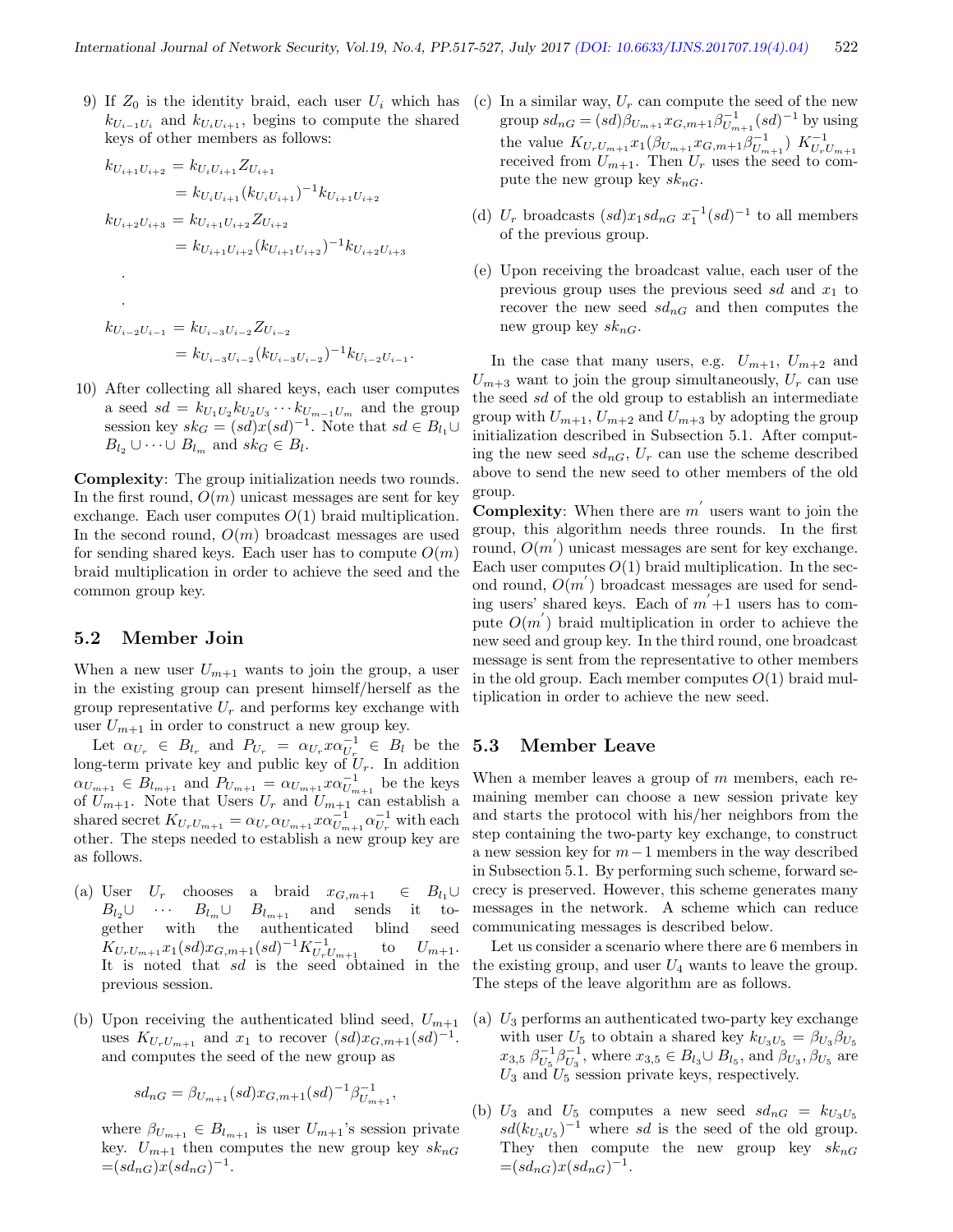- (c)  $U_3$  then uses authenticated messages  $(K_{U_3U_i})$  (sd)  $x_1 s d_{nG} x_1^{-1}$   $(sd)^{-1}$   $(K_{U_3 U_i})^{-1}$  to send the seed to the remaining members  $U_i$  in the group, where  $K_{U_3U_i} =$  $\alpha_{U_3} \alpha_{U_i} x \alpha_{U_i}^{-1} \alpha_{U_3}^{-1}, i = 1,2,6.$
- (d) Upon receiving the authenticated message,  $U_i$  uses  $K_{U_3U_i}$ , sd and  $x_1$  to recover  $sd_{nG}$ .

In the case that  $m'$  users leave the group simultaneously, left-right neighbors of the leaving users form an intermediate group in order to compute a shared secret among them. They then use this secret and the seed obtained in the previous session to compute the new seed, and send the authenticated seed to the remaining members in the group.

Complexity: The leave algorithm needs three rounds in case that there are  $m'$  users leave a group of  $m$  users. In the first round,  $O(m^*)$  unicast messages, where  $m^*$  is  $\min(m - m', m')$ , are sent for establishing key exchange between the left-right neighbors of the leaving users. In the second round,  $O(m^*)$  broadcast messages are sent and each participating user computes  $O(m^*)$  braid multiplication in order to achieve the new seed and group key. In the third round,  $O(m - m')$  unicast messages are used for sending the new seed to the remaining members in the group. Upon receiving the message, each user has to compute  $O(1)$  braid multiplication in order to recover the seed and compute the new group key.

#### 5.4 Group Merge

The join protocol described in Subsection 5.2 can be extended for merging two or more groups together. The idea is that the representative of each group uses the existing seed to perform two-party key exchange with each other to establish a new seed and group key. Then the representative of each group sends the new seed to other members of the group. In this subsection, an example of the merging scheme for two groups  $G1$  and  $G2$  is described.

For simplicity, let  $U_1 \cdots U_{r_{G_1}} \cdots U_m$  be members of G1 and  $U_{m+1} \cdots U_{r_{G_2}} \cdots U_n$  be members of G2.  $U_{r_{G_1}}$ and  $U_{r_{G2}}$  are users who claim to be representatives of group G1 and G2, respectively. Let  $sd_{G1} \in B_{l_1} \cup B_{l_2} \cup$  $\cdots \cup B_{l_m}$  and  $sd_{G2} \in B_{l_{m+1}} \cup B_{l_{m+2}} \cup \cdots \cup B_{l_n}$  be the seeds of G1 and G2, respectively. The steps of the protocol are as follows.

- (a)  $U_{r_{G1}}$  and  $U_{r_{G2}}$  compute a shared secret  $K_{U_{rG1}U_{rG2}} \in$  $B_l$  by using their long-term private and public keys as described in Section 3.
- (b)  $U_{r_{G1}}$  chooses a braid  $x_{G1,G2} \in B_{l_1} \cup B_{l_2} \cup \cdots \cup B_{l_m} \cup$  $B_{l_{m+1}}\cup\cdots\cup B_{l_{n-1}}\cup B_{l_n}$  and sends it together with the authenticated blind seed  $K_{U_{rG1}U_{rG2}} x_1$  (sd<sub>G1</sub>)  $x_{G1,G2}$  $sd_{G1})^{-1}$   $(K_{U_{rG1}U_{rG2}}^{-1})$  to  $U_{rG2}$ .
- (c) Upon receiving the authenticated blind seed,  $U_{rG2}$ computes the new seed  $sd_{nG} = (sd_{G2}) (sd_{G1}) x_{G1,G2}$  $(sd_{G1})^{-1}$   $(sd_{G2})^{-1}$  and the new group key  $sk_{nG}$  =  $(sd_{nG}) x (sd_{nG})^{-1}.$
- (d)  $U_{rG2}$  sends the new seed to the remaining members of G2 by using the method described in Subsection 5.2.
- (e) In a similar way,  $U_{r_{G1}}$  computes the new seed and common group key by using the authenticated blind seed received from G2 and sends the new seed to the remaining members of G1.

Everyone in the merging group can now securely communicate by using the new session group key with backward secrecy.

**Complexity:** When there are  $J$  groups which want to merge together, this algorithm needs three rounds. In the first round,  $O(J)$  unicast messages are sent by group representatives for key exchange. Each representative computes  $O(1)$  braid multiplication in order to obtain shared keys. In the second round,  $O(J)$  broadcast messages are used for sending shared keys. Each group representative has to compute  $O(J)$  braid multiplication in order to achieve the new seed and group key. In the third round, one broadcast message is sent from each group representative to the remaining members in the group. The remaining members of each group computes  $O(1)$  braid multiplication in order to recover the new seed.

#### 5.5 Group Partition

A group can be partitioned into two or more groups. Group partition scheme can be done by letting all members of each new group work together to establish a new group key, by adopting the group initialization scheme described in Subsection 5.1 and using a new session private key for each user.

In this subsection, the extension of the leave protocol for group partition is described. For simplicity, we consider a scenario in which there are 10 members in the existing group, The group are then partitioned into two groups. The first one has seven users, i.e.  $U_1$ ,  $U_2$ ,  $U_5$ ,  $U_6$ ,  $U_7$ ,  $U_9$  and  $U_{10}$ . Users  $U_3$ ,  $U_4$  and  $U_8$  are members of the second group. Let us consider the scenario of the first group which  $U_3$ ,  $U_4$  and  $U_8$  leave the group. The left-right neighbors of the leaving users, i.e.  $U_2$ ,  $U_5$ ,  $U_7$ and  $U_9$  then choose new session private keys and work together to establish an intermediate seed  $sd_{iG}$  by using the group initialization scheme. Each user of the intermediate group then computes a new seed  $sd_{nG} = sd_{iG} sd(sd_{iG})^{-1}$ , where sd is the seed obtained in the previous session.  $U_5$ which is the right-handed neighbor of the leaving user  $U_4$ then sends the authenticated seed, as described in 5.3, to  $U_6$  which is the remaining group member on the righthanded side of  $U_5$ .  $U_9$  also sends the authenticated seed to  $U_{10}$  and  $U_1$  which are the remaining group members on the right-handed side of  $U_9$ . As the leaving users do not know  $sd_{iG}$ , they cannot compute  $sd_{nG}$ . Therefore this scheme can preserve forward secrecy.  $U_3$ ,  $U_4$  and  $U_8$  can also compute the new seed and shared key of their group by using the same approach.

**Complexity:** Suppose a group of  $m$  users is partitioned into J groups, each new group has  $m_i$  members, where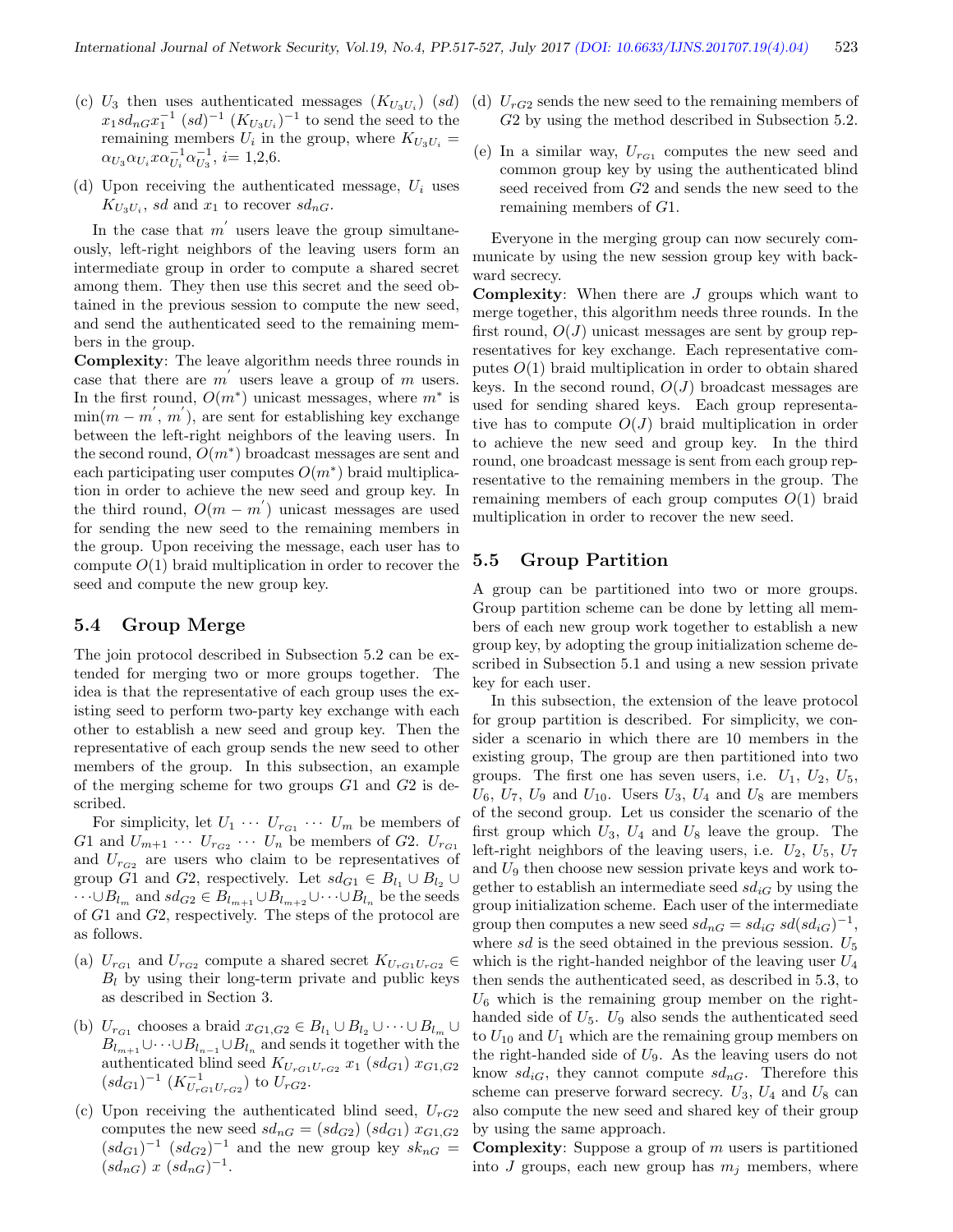$j =1$  to J. The partition algorithm needs three rounds for each group. In the first round,  $O(m_j^*)$  unicast messages, where  $m_j^*$  is  $\min(m - m_j, m_j)$ , are sent for twoparty key exchange between participating users in each group. In the second round,  $O(m_j^*)$  broadcast messages are sent, and each participating user in each group computes  $O(m_j^*)$  braid multiplication in order to achieve the new seed and group key. In the third round,  $O(m_i)$  unicast messages are used for sending the new seed to the remaining members in each group. Upon receiving the message, each user has to compute  $O(1)$  braid multiplication in order to recover the seed and compute the group key.

# 6 Authentication Proof of the Group Key Agreement

In this section, an authentication proof of the proposed group-key-agreement protocol is shown using BAN Logic. This proof is different from the authentication proof given in Lee et al's work [14]. The notations used in this work follow those in paper [4]. As described in Subsection 5.1, each user  $U_i$  can compute a shared secret (key) with his/her neighbors, i.e.  $U_i$  believes  $U_i$  $\stackrel{k_{U_i U_{i+1}}}{\rightleftarrows} U_{i+1}$  and  $U_i$  believes  $U_i$  $\stackrel{k_{U_{i-1}U_i}}{\rightleftharpoons} U_{i-1}.$ 

Further, when each user  $U_i$  receives all Z values from other members, he/she uses these values to compute  $k_{U_1U_2}, k_{U_2U_3}, \dots, k_{U_{m-1}U_m}$  and uses them to compute the session seed and group key.

The aim of this proof is to thus show that  $U_i$  can believe  $k_{U_1U_2}$  because it is the shared secret (key) between  $U_1$  and  $U_2$  in the existing group, and  $U_i$  can believe  $k_{U_2U_3}$  because it is the shared secret (key) between  $U_2$  and  $U_3$ , and so on.  $U_i$  can then use these values to compute the seed and group key. This means that the aim of the proof is to show that the following statement is satisfied under the proposed group-key-agreement protocol:

 $U_i$  believes (  $U_1 \stackrel{k_{U_1U_2}}{\rightleftarrows} U_2$ ,  $U_2 \stackrel{k_{U_2U_3}}{\rightleftarrows} U_3$ ,  $\cdots$ ,  $U_{i+1}$  $\stackrel{k_{U_{i+1}U_{i+2}}}{\rightleftharpoons} U_{i+2}, \cdots, U_{m-1} \stackrel{k_{U_{m-1}U_m}}{\rightleftharpoons} U_m$ ).

At the group initialization stage, each user  $U_i$  receives the broadcast messages Z from other members of the group. These messages can be transformed into the idealized forms as follows:

$$
U_{i+1} \to U_i: \{N_{i+1}, U_{i+1} \stackrel{k_{U_{i+1}U_{i+2}}}{\rightleftarrows} U_{i+2}\}_{k_{U_iU_{i+1}}}.
$$
  
\n
$$
U_{i+2} \to U_i: \{N_{i+2}, U_{i+2} \stackrel{k_{U_{i+2}U_{i+3}}}{\rightleftarrows} U_{i+3}\}_{k_{U_{i+1}U_{i+2}}}.
$$
  
\n
$$
U_{i+3} \to U_i: \{N_{i+3}, U_{i+3} \stackrel{k_{U_{i+3}U_{i+4}}}{\rightleftarrows} U_{i+4}\}_{k_{U_{i+2}U_{i+3}}}.
$$
  
\n
$$
\cdot
$$
  
\n
$$
U_{i-1} \to U_i: \{N_{i-1}, U_{i-1} \stackrel{k_{U_{i-1}U_i}}{\rightleftarrows} U_i\}_{k_{U_{i-2}U_{i-1}}}.
$$

In this form  $N_1, N_2, \cdots, N_{i+1}, N_{i+2}, \cdots, N_m$  are nonces.

To analyze the protocol, the following assumptions are made.

$$
U_i \text{ believes fresh } (N_1, N_2, \cdots, N_{i+1}, N_{i+2}, \cdots, N_m)
$$
  
\n
$$
U_i \text{ believes } U_{i+1} \text{ controls } U_{i+1} \overset{k_{U_{i+1}U_{i+2}}}{\rightleftharpoons} U_{i+2},
$$
  
\n
$$
U_i \text{ believes } U_{i+2} \text{ controls } U_{i+2} \overset{k_{U_{i+2}U_{i+3}}}{\rightleftharpoons} U_{i+3},
$$

.  $U_i$  believes  $U_{i-1}$  controls  $U_{i-1}$  $\overset{k_{U_{i-1}U_i}}{\rightleftarrows} U_i.$ The main steps for the proof are as follows:

- 1)  $U_i$  believes  $U_i$  $\stackrel{k_{U_i U_{i+1}}}{\rightleftarrows} U_{i+1}$  and  $U_i$  sees  $\{ N_{i+1}, U_{i+1} \}$  $\stackrel{k_{U_{i+1}U_{i+2}}}{\rightleftarrows} U_{i+2}$   $\downarrow$   $_{k_{U_iU_{i+1}}}$ , then  $U_i$  believes  $U_{i+1}$  said  $(N_{i+1}, U_{i+1})$  $\stackrel{k_{U_{i+1}U_{i+2}}}{\rightleftarrows} U_{i+2}$ ).
- 2)  $U_i$  believes fresh  $(N_{i+1})$  and  $U_i$  believes  $U_{i+1}$  said  $(N_{i+1}, U_{i+1})$  $\stackrel{k_{U_{i+1}U_{i+2}}}{\rightleftarrows} U_{i+2}$ ), then  $U_i$  believes  $U_{i+1}$ believes  $(N_{i+1}, U_{i+1})$  $\stackrel{k_{U_{i+1}U_{i+2}}}{\rightleftarrows} U_{i+2}$ ).

The conjunction can be broken and this yields the result that

 $U_i$  believes  $U_{i+1}$  believes  $U_{i+1}$  $\overset{k_{U_{i+1}U_{i+2}}}{\rightleftarrows} U_{i+2}.$ 

3)  $U_i$  believes  $U_{i+1}$  controls  $U_{i+1}$  $\stackrel{k_{U_{i+1}U_{i+2}}}{\rightleftarrows} U_{i+2}$  and  $U_i$  believes  $U_{i+1}$  believes  $U_{i+1}$  $\stackrel{k_{U_{i+1}U_{i+2}}}{\rightleftarrows} U_{i+2},$ then  $U_i$  believes  $U_{i+1}$  $\overset{k_{U_{i+1}U_{i+2}}}{\rightleftarrows} U_{i+2}.$ 

The above conclusion means that  $U_i$  can believe  $k_{U_{i+1}U_{i+2}}$  which may be used by  $U_{i+2}$  to send a message. This can be written in the form

$$
U_i \text{ believes } U_i \overset{k_{U_{i+1}U_{i+2}}}{\rightleftarrows} U_{i+2}.
$$

4)  $U_i$  believes  $U_i$  $\stackrel{k_{U_{i+1}U_{i+2}}}{\rightleftarrows} U_{i+2}$  and  $U_i$  sees  $\{ N_{i+2}, U_{i+2} \}$  $\stackrel{k_{U_{i+2}U_{i+3}}}{\rightleftharpoons} U_{i+3}$   $\}$   $_{k_{U_{i+1}U_{i+2}}}$ , then  $U_i$  believes  $U_{i+2}$  said  $(N_{i+2}, U_{i+2})$  $\overset{k_{U_{i+2}U_{i+3}}}{\rightleftarrows} U_{i+3}.$ 

5)  $U_i$  believes fresh  $(N_{i+2})$  and  $U_i$  believes  $U_{i+2}$  said  $(N_{i+2}, U_{i+2})$  $\stackrel{k_{U_{i+2}U_{i+3}}}{\rightleftarrows} U_{i+3}$ , then  $U_i$  believes  $U_{i+2}$  believes  $(N_{i+2}, U_{i+2})$  $\overset{k_{U_{i+2}U_{i+3}}}{\rightleftarrows} U_{i+3}.$ The conjunction can be broken and this yields the result that  $U_i$  believes  $U_{i+2}$  believes  $U_{i+2}$  $k_{U_{i+2}U_{i+3}}$  $U_{i+3}$ .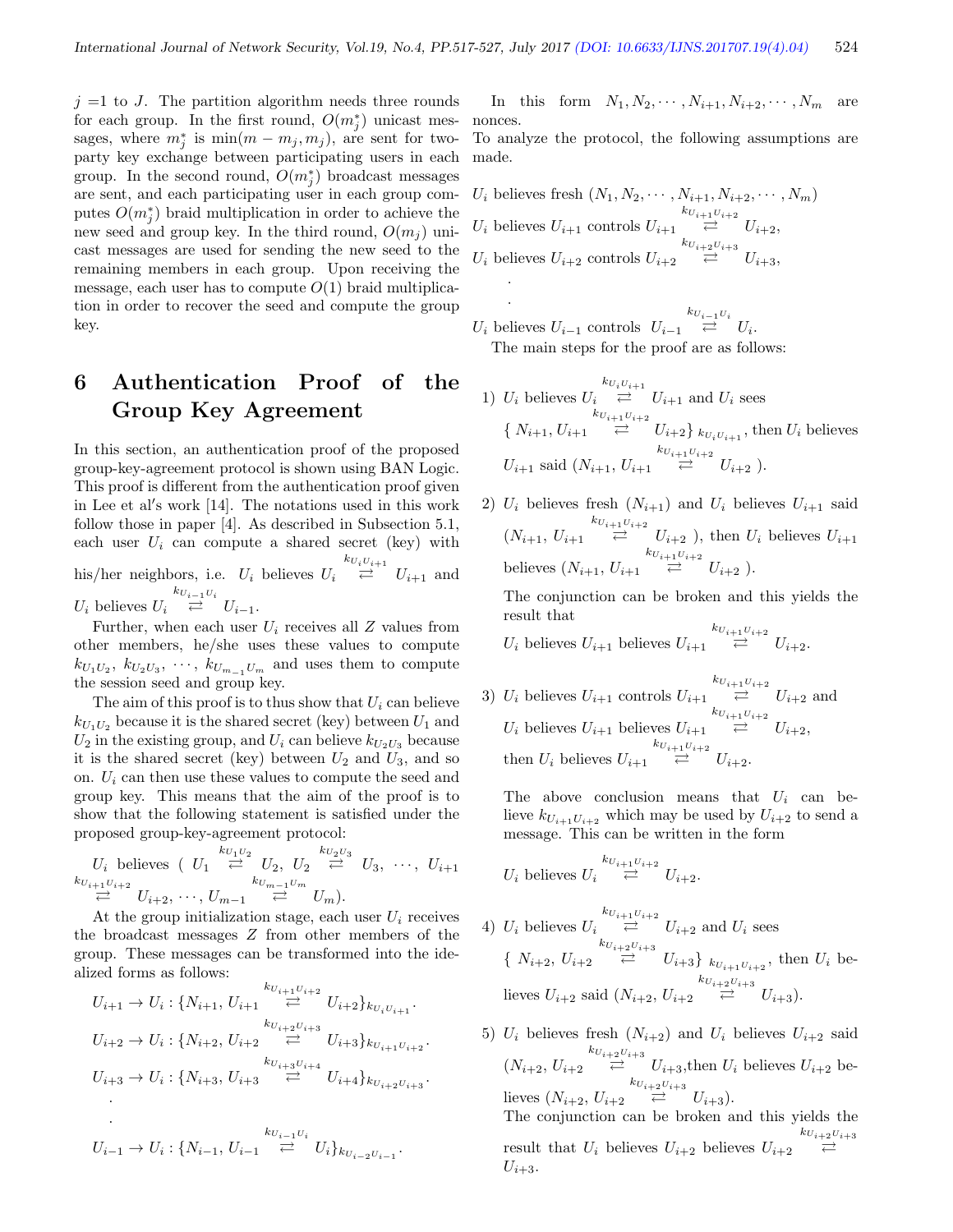6)  $U_i$  believes  $U_{i+2}$  controls  $U_{i+2}$  $\stackrel{k_{U_{i+2}U_{i+3}}}{\rightleftarrows} U_{i+3}$  and  $U_i$ believes  $U_{i+2}$  believes  $U_{i+2}$  $\stackrel{k_{U_{i+2}U_{i+3}}}{\rightleftarrows} U_{i+3}$ , then  $U_i$ believes  $U_{i+2}$  $\stackrel{k_{U_{i+2}U_{i+3}}}{\rightleftarrows} U_{i+3}$ . The above conclusion means that  $U_i$  can believe  $k_{U_{i+2}U_{i+3}}$  which may be used by  $U_{i+3}$  to send a message. This can be written in the form  $U_i$  believes  $U_i$   $\rightleftharpoons$  $k_{U_{i+2}U_{i+3}}$  $U_{i+3}$ . By repeating the steps above, we obtain the following result.  $U_i$  believes  $\left(U_1 \stackrel{k_{U_1U_2}}{\rightleftarrows} U_2, U_2 \stackrel{k_{U_2U_3}}{\rightleftarrows} U_3, \cdots,$  $U_{i+3}$  $\stackrel{k_{U_{i+3}U_{i+4}}}{\rightleftarrows} U_{i+4}, \cdots, U_{m-1} \stackrel{k_{U_{m-1}U_m}}{\rightleftarrows} U_m$ ).

Therefore we have shown that the statement is satisfied under the proposed protocol, and  $U_i$  can use these shared keys to compute the session seed and group key.

In the member join protocol described in Subsection 5.2, the new group key is obtained by allowing  $U_r$ to perform an authenticated key exchange, using the seed obtained in the previous session, with the new member using his/her private key.  $U_r$  then broadcasts the new seed to other members of the former group using the old seed which is known only to members of the group. Therefore, all members of the former group believe received seed and use the seed to compute the new group key. This is similar to the merge protocol.

As for leave protocol, the left-handed neighbor of the leaving member sends the new seed to each member of the new group by authenticating and hiding the new seed in a secret known to only him/herself and each member. Therefore, each member of the new group believes the received seed and uses it to compute the new group key.

### 7 Security Analysis

In this section, security analysis of the proposed protocol is first discussed. Comparisons among ring-structure based protocols are then illustrated. In papers [7, 12], the proposed group- key-agreement protocols were analyzed by applying the toy game [3]. However, they still suffer some flaws because the communicating messages flowing in each session are not well analyzed. Here, we will emphasize on analyzing the messages exchanged in each session. As group initialization of the ring-structure protocols has been well discussed by Hwang et al. [8] as well as Dutta and Barua [7], security analysis of the algorithm is omitted. Here, we will discuss on join and leave algorithms. Merge and partition algorithms will not be discussed as they have similar features as join and leave algorithms respectively.

#### 7.1 Analysis of Join Algorithm

As for single join, two types of massages are used. The first is exchanged messages between the representative of the existing group and the new user in order to compute the new seed.

These are  $K_{U_rU_{m+1}}x_1(sd)x_{G,m+1}(sd)^{-1}K_{U_rU_{m+1}}^{-1}$ and  $K_{U_rU_{m+1}}x_1(\beta_{U_{m+1}}x_{G,m+1}\beta_{U_{m+1}}^{-1})$   $K_{U_rU_{m+1}}^{-1}$ . The second is the message  $sd)x_1sd_{nG} x_1^{-1}(sd)^{-1}$  sent by the representative to the remaining members of the group. The new user can analyze  $sd)x_{G,m+1}(sd)^{-1}$  and  $sd)x_1sd_{nG}$  $x_1^{-1}(sd)^{-1}$ . However, he/she cannot compute sd though he/she knows  $x_1, x_{G,m+1}$  and  $sd_{nG}$ , because of the hardness of GCSP. Therefore the algorithm does preserve backward secrecy.

If an adversary can know the group key of the previous session, i.e. $(sd)x(sd)^{-1}$ , he/she still cannot compute sd because of the hardness of GCSP. Therefore he/she cannot compute the new seed. The algorithm is thus immune to known session key attack.

If an adversary can know the long-term private keys of the representative and/ or of the new user, he/she can compute  $K_{U_rU_{m+1}}$  and can see  $x_1(sd)x_{G,m+1}(sd)^{-1}$  However, he/she cannot compute for sd. Therefore the algorithm preserves perfect forward secrecy.

#### 7.2 Analysis of Leave Algorithm

In the single−leave algorithm, authenticated public keys are exchanged between the left neighbor  $U_{lt}$ , and the right one  $U_{rt}$  of the leaving user in order to compute new shared key  $k_{U_{tt}U_{rt}}$  between them. The new seed of the group is computed as  $sd_{nG} = k_{U_{lt}U_{rt}} sd(k_{U_{lt}U_{rt}})^{-1}$ , where sd is the seed of the old group.  $U_{lt}$  then sends the new seed to each remaining member of the group by using the message  $(K_{U_{lt}U_i})$  (sd)  $x_1sd_{nG} x_1^{-1}(sd)^{-1}$   $(K_{U_{lt}U_i})^{-1}$ , where  $K_{U_{lt}U_i} = \alpha_{U_{lt}} \alpha_{U_i} x \alpha_{U_i}^{-1} \alpha_{U_{lt}}^{-1}.$ 

Each remaining member of the group uses  $K_{U_{t}}U_{i}$ , sd and  $x_1$  to extract the new seed. Although the leaving user knows sd and  $x_1$ , he /she cannot compute  $sd_{nG}$  because he/she knows neither  $k_{U_{lt}U_{rt}}$  nor  $K_{U_{lt}U_i}$ . Therefore the algorithm does preserve forward secrecy.

If an adversary can know the group key  $(sd)x(sd)^{-1}$ in the previous session, he/she still cannot compute sd because of the hardness of GCSP. Therefore the algorithm is immune to known session key attack.

If an adversary can know the long-term private keys of  $U_{lt}$  and/or  $U_i$ , he/she can compute  $K_{U_{lt}U_i}$ , and can see  $(sl)$   $x_1$   $sd_{nG}$   $x_1^{-1}$   $(sl)^{-1}$ . However, he/she can compute neither sd nor  $sd_{nG}$ . Therefore the algorithm preserves perfect forward secrecy.

#### 7.3 Comparisons among Ring-Structure based Protocols

Table 2 illustrates comparisons of security and complexity among several ring-structure based protocols. According to the comparisons, we can see that the proposed protocol outperforms other protocols.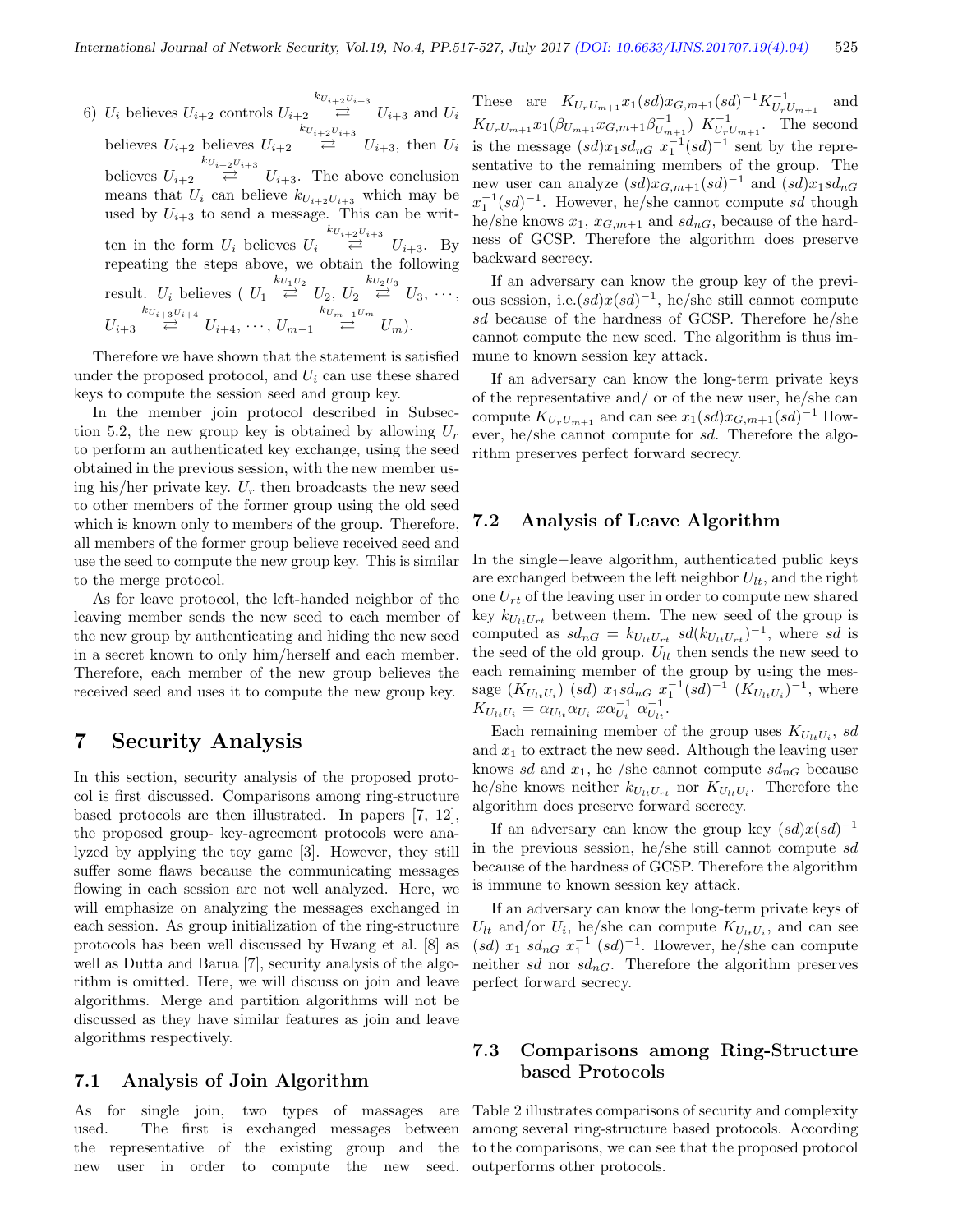|                                   | Authentication                  |        |                 |                        |                       |                       |                       |
|-----------------------------------|---------------------------------|--------|-----------------|------------------------|-----------------------|-----------------------|-----------------------|
| Protocol                          | Techniques                      | NoR    | Group Operation | Comment                | <b>NoU</b>            | NoB                   | NoO                   |
|                                   |                                 |        |                 |                        |                       |                       |                       |
| Hwang et al. $[8]$                | Not mentioned                   | $\ast$ | Initialization  | Yes                    | O(m)                  | O(m)                  | O(m)                  |
| $DuttaBBarua$ [7]                 | Signatures                      | 1      | Initialization  | Yes                    | O(m)                  | O(m)                  | O(m)                  |
|                                   |                                 |        | Join            | $\overline{\text{C2}}$ | ⋇                     | ⋇                     | $\overline{\ast}$     |
|                                   |                                 |        | Leave           | $\overline{C4}$        | $\overline{\ast}$     | $\overline{\ast}$     | $\overline{\ast}$     |
| Lee et al. $\left[14\right]$      | Not mentioned                   | $\ast$ | Initialization  | Yes                    | O(m)                  | O(m)                  | $\overline{O(m)}$     |
|                                   |                                 |        | Join            | $\overline{\text{C3}}$ | $\overline{\ast}$     | $\overline{\ast}$     | ⋇                     |
|                                   |                                 |        | Leave           | Yes                    | O(m)                  | O(m)                  | $\overline{O(m)}$     |
| $Kumar \mathcal{C} Tripathi$ [12] | Signatures                      | 1      | Initialization  | Yes                    | O(m)                  | O(m)                  | O(m)                  |
|                                   |                                 |        | Join            | $\overline{\text{C2}}$ | $\overline{\ast}$     | $\ast$                | ∗                     |
|                                   |                                 |        | Leave           | C <sub>4</sub>         | $\ast$                | $\ast$                | $\ast$                |
| $Zhu$ [21]                        | Long-term keys<br>&Session keys | 4      | Initialization  | Yes                    | O(m)                  | O(m)                  | O(m)                  |
|                                   |                                 |        | Join            | Yes                    | O(m)                  | O(m)                  | O(m)                  |
|                                   |                                 |        |                 |                        | $m = 1$<br>$O(m^{'})$ |                       |                       |
|                                   |                                 |        | Leave           | Yes                    | $m = 1$               | O(m)                  | O(m)                  |
| Proposed Protocol                 | Long-term keys                  | 1      | Initialization  | Yes                    | O(m)                  | $\overline{O(m)}$     | $\overline{O(m)}$     |
|                                   |                                 |        | Join            | Yes                    | O(m)                  | $O(m^{'})$            | $O(m^{'})$            |
|                                   |                                 |        | Leave           | Yes                    | $O(m-m)$              | $O(m^*)$              | $O(m^*)$              |
|                                   |                                 |        | Merge           | Yes                    | O(J)                  | O(J)                  | O(J)                  |
|                                   |                                 |        | Partition       | Yes                    | $O(m_j)$              | $\overline{O(m^*_i)}$ | $\overline{O(m^*_i)}$ |

Table 2: Comparison table

NoR: number of rounds.

NoU: number of unicast messages.

NoB: number of broadcast messages.

NoO: number of operations.

C2: the protocol is vulnerable to known session key attack.

C3: the protocol does not preserve backward secrecy.

C4: the protocol does not preserve forward secrecy.

\* : it is not discussed because this algorithm has some flaws or it is not mentioned.

**Join:** a group of m users becomes a group of  $m + m'$  users

**Leave:**  $m'$  users leave from a group of m users.  $m^* = min(m', m - m')$ 

Merge: J groups merge into one group

**Partition:** one group of m users becomes J groups, each group has  $m_j$  users,  $m_j^* = min(m_j, m - m_j)$ . In the protocol, NoU, NoB and NoO are considered for each group